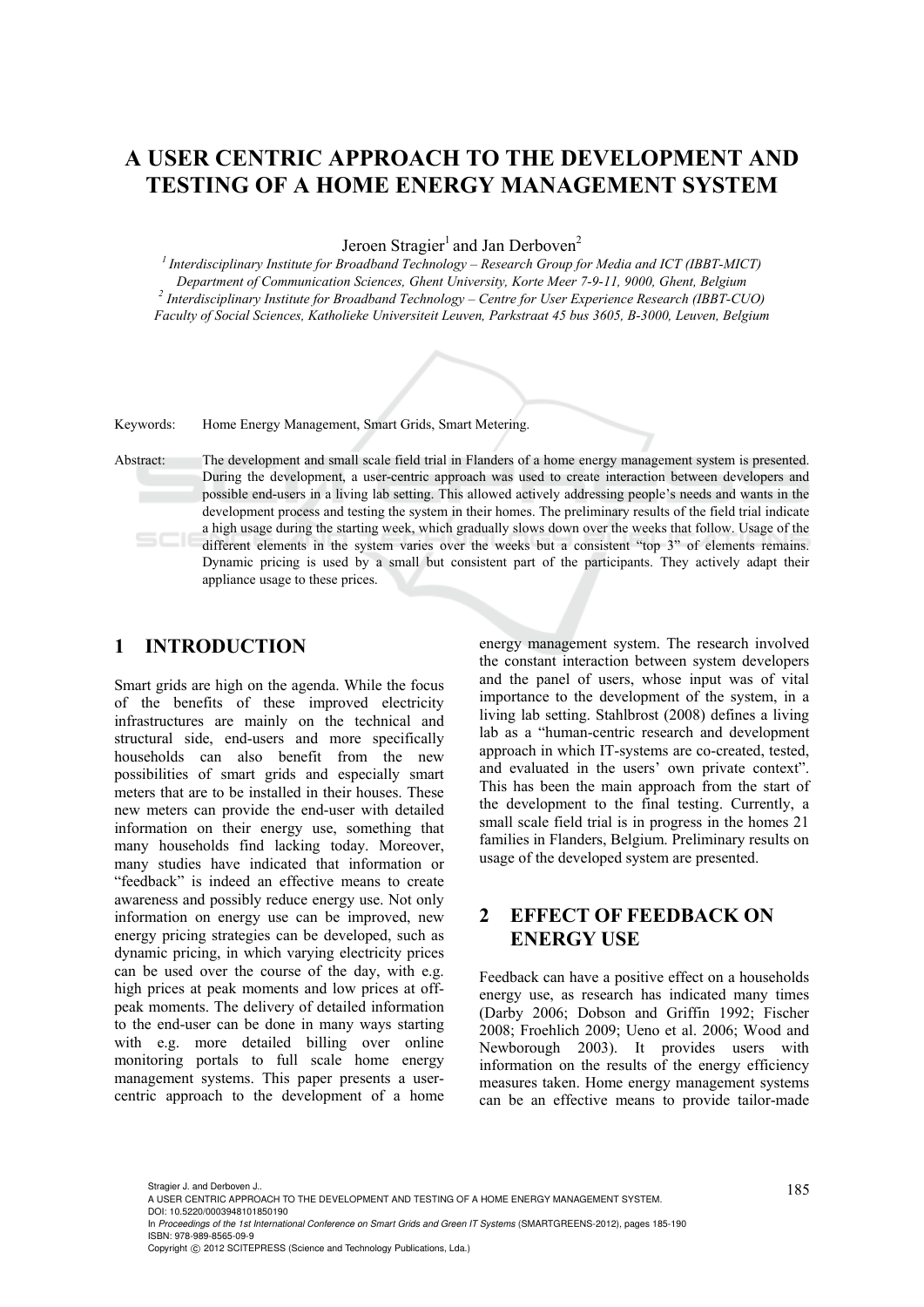feedback to households. Evidence for this has been found in several experiments in which feedback was provided to household by means of computer systems or in-home displays (e.g. Brandon and Lewis 1999; Ueno et al. 2006) ). However, although the effect of feedback of energy use on behaviour has been indicated by many studies, similar studies also argue that its effect on behaviour and awareness is likely to fade away when no further feedback is provided (for instance, when proof-of-concept technology is removed from the house). This implies that giving feedback on energy use does not necessarily lead to long-term changes in the users' behaviour. Darby (2006) argues that continued feedback is necessary to create persistence in the change of behaviour. Home energy management systems offer an excellent means to provide endusers with persistent feedback on their energy use.

## **3 USER CENTRIC DEVELOPMENT OF THE <b>EXECUT SYSTEM**

In this section, the methodology and the results of the user research are presented. The research part first presents the actual user research consisting of a description of the field research, and the further (both qualitative and quantitative) analysis of the field data. Preliminary results of a currently ongoing field trial are subsequently presented.

### **3.1 User Research**

#### **3.1.1 Large Scale Survey**

As a first step in the actual user research, an online survey was held with a representative sample in Flanders. The sample collected through this survey would form the base of recruitment for the next phases of the research. In the survey, structural, behavioural and attitudinal data regarding energy use in a domestic situation was collected. This resulted in a database (N=1314) containing information of the panel members on e.g. their type of house, level of insulation of the dwelling, how consciously they're using energy, their environmental attitude and so on. A number of questions addressed the degree to which they already monitor their energy use by keeping e.g. excel files containing meter readings or by using existing tools. We also asked how likely they would be to buy devices helping them to monitor e.g. their electricity use. From the database of the quantitative survey, a

list of interesting respondents was compiled to be contacted for further participation in the development.

#### **3.1.2 Diary Study**

In total, 30 households agreed to participate in the diary study. This study was conceived as a small snapshot of the participants' daily energy use habits. To get this snapshot, the interviewees were asked to keep a diary during two weeks. Use of electrical appliances, heating settings, bathing frequency, specific actions taken to lower energy use, general behaviour, such as talking about energy use, searching for information, etc. were registered in the diary. In order to make this as easy as possible to fill in, a diary template was distributed to the participants. In the templates, they were asked to fill in a general section (especially heating settings that are rarely altered), a daily section with a 24 hour time window to specify when an appliance was used, and a weekly section which primarily contained questions asking about the participant's general behaviour during the past week (e.g. searching for information about energy use, registering of meter readings etc.). The daily section was the core part of the diary. A 24-hour time window was provided in the template to the participants. Per appliance used during the day, start and end time of the use was recorded down in the diary.

The diary offered insights in the participant's routines and in the reasons participants have for their specific behaviour. Often it was observed that people's behaviour roots deeply in their specific home and family situation. A quite obvious observation from the diaries was that the general family and housing situation has a very profound impact on people's energy related behaviour. Apart from obvious differences based on specific family and housing situations, differences in energy-related behaviour often come down to quite small details in behaviour. A lot of energy saving methods are that common that almost everyone has the same energy saving behaviour, for instance drying laundry outside instead of using the tumble dryer when the weather is good, or only turning on the dishwasher when it's full. Participants that went one step further often focused on small improvements, such as unplugging specific devices to reduce phantom power. Only few participants took more drastic measures to reduce their energy use, such as consciously not owning/using energy devouring appliances such as dishwashers or microwave ovens. Often, luxury considerations prevent people from going further in energy efficiency.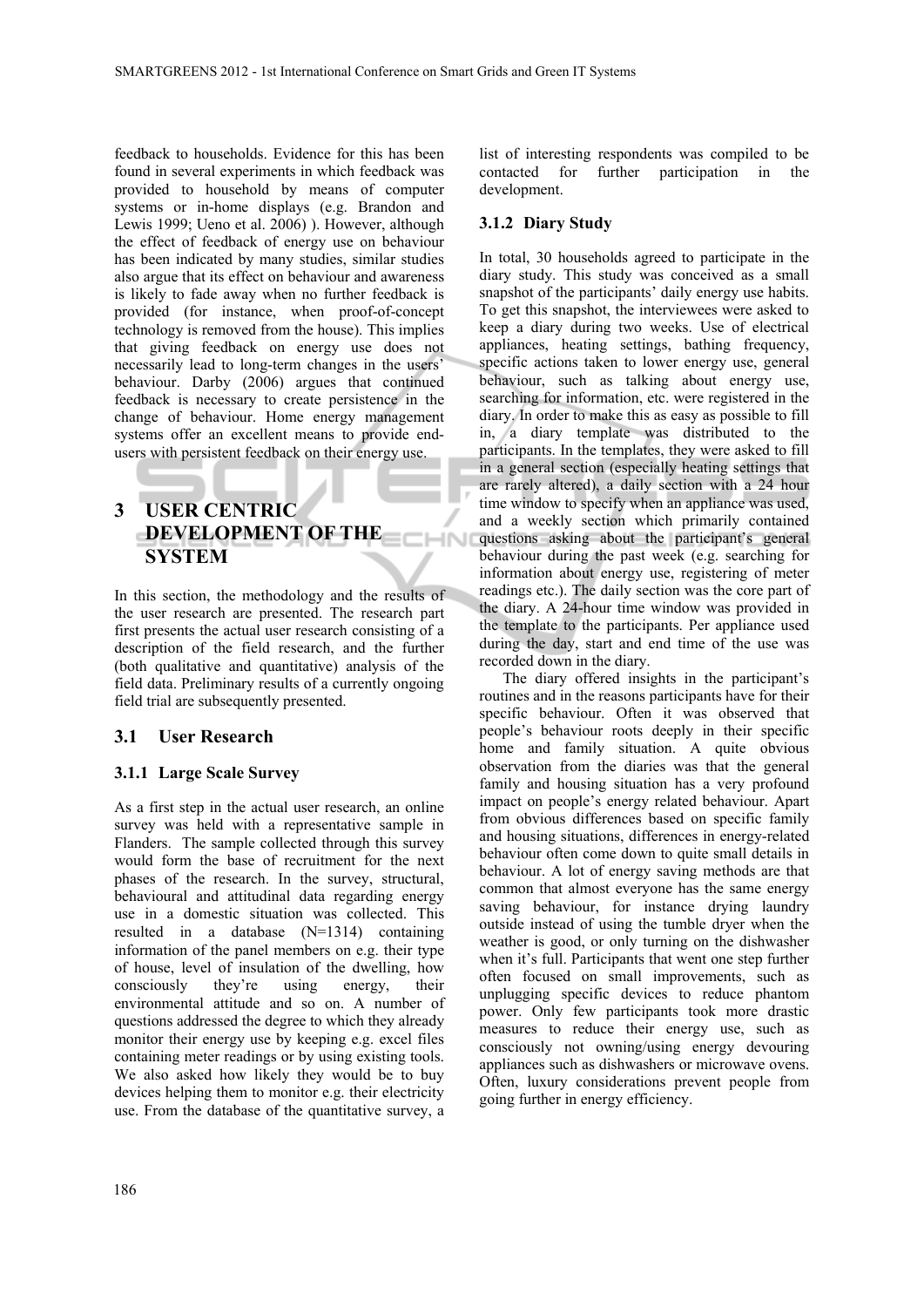#### **3.1.3 Scenario Evaluation**

All participants from the diary study agreed to participate in a subsequent interview. The main topic of the interview was the discussion of four scenarios containing different functionalities of a home energy management system. These scenarios were developed based on the results of a market overview and the input gathered in the diary study. They can be seen as sort of a first product proposal. In these scenarios several possibilities such as user feedback and automated control were illustrated by means of a fictitious family. The first scenario illustrated basic applications of a smart meter such as detailed billing. The second scenario elaborated more on creating awareness of energy use (on a global level for the household) by means of visualization through mood lights, PC or smart phones. The third scenario went more into detail and discussed feedback on appliance level. Feedback in this scenario was visualized through an in-home display. The fourth and most advanced scenario illustrated the possibilities of home automation in relation to energy use.

Although it has to be noted that the participants were quite positive about most of the applications in the scenarios, they generally preferred scenario 3. Scenario 1 was a scenario on which they agreed that it presented basic information that "should be standard" - of course with today's mechanical meters, this is quite impossible. This scenario offered the least added value to their present situation. The advantage of scenario 3 over scenario 2 was the level of detail. Whereas scenario 2 was limited to a visualization of overall meter readings on the computer screen, scenario 3 added the inhome display as a means of easy access to the data and, more importantly, added more detail as it showed the energy use per appliance. This last feature was something that was clearly appreciated by the participants as indicated by the following quote:

*"The increased level of detail really gives a lot of added value. As long as the data is on an overall level, it's all interesting and you might start thinking about it somewhat, but I don't think you will act on it, as you don't know where the problem is."* 

#### **3.1.4 Interface Design**

The design process of the application consisted of several stages. Besides the ethnographic data, respondent interviews and qualitative data gathering

presented above, participatory design techniques were used to involve end users in the actual design of an energy management system (Schuler and Namioka 1993). A total of 2 focus group discussions (N=8) were held with members from our research panel.

Focus group sessions allowed for a creative approach. After an introduction and discussion of the concept of home energy management, participants were asked to design an energy management system that would meet their needs. To do this, participants received pencils, paper and cutout graphics and icons to design their system from scratch.

In a final stage, the user research data, together with the participatory design results were used to create the design of the final smart application for smart phones and tablets. The final application design includes a competition-style home page, in which users can compare their energy use of the present day to that of the day before.

 This allows users to see whether they are doing better or worse, and can trigger them to try to do better. In this way, the competition-style home page can be seen as a quick, one-glance self-monitoring screen that can persuade its users to try to do better than the day before (Fogg 2003). Besides navigation buttons, the home screen also offers a direct link to relevant system messages about the users' current energy use, such as changing energy tariffs, information about appliances that remain switched on upon leaving the house, etc.

Beyond the home screen, users can access more detailed information, such as detailed graphs with their energy use and energy prices, estimates of the yearly energy bill, etc. Apart from visualising and comparing usage information, the system gives users advice on their energy use behaviour in the system messages, and warns them when an energy use threshold has been reached.

## **4 FIELD TRIAL**

The developed system was installed in 21 homes spread out over Flanders, the Dutch speaking part of Belgium. The households were selected from the project panel. They were contacted asking for their participation in the project. A total number of 43 households were contacted of which 21 agreed to participate. An initial visit was scheduled in September with the participants to explain the purpose of the field trial, assess the applicability of the dwelling (not every house was suitable for the installation of the system) and consequently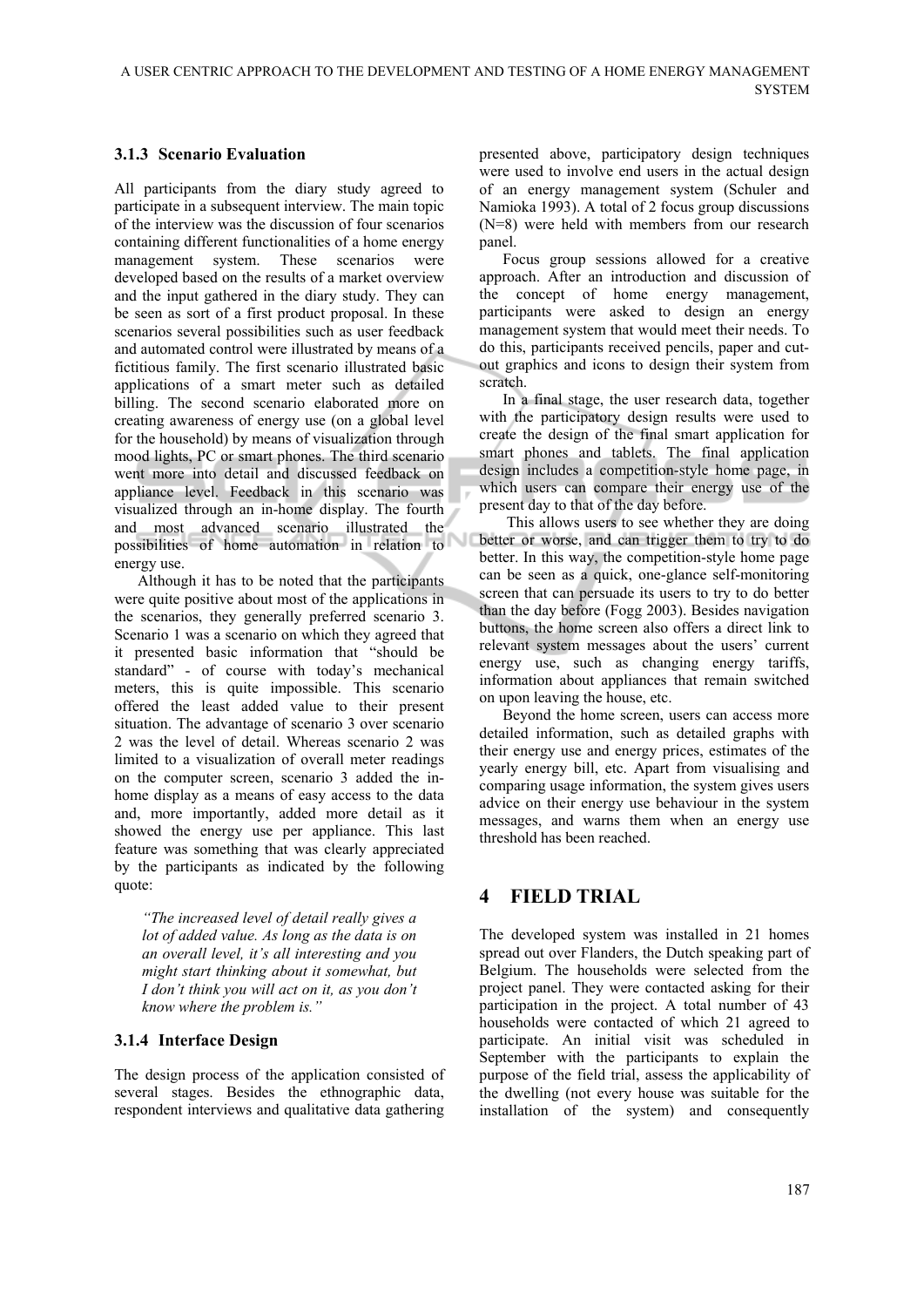concretize what measures would have to be taken in order to get the system installed. From October  $17<sup>th</sup>$ until November 17<sup>th</sup> 2011, a second appointment was made with the participants for the actual installation of the system in their homes. The installation supports the measurement of the total electricity use in the house, a number of sub measurements of specific appliances or circuits and in some cases a measurement of the gas use. The total electricity measurement is possible through the installation of a modern smart meter. The submeterings take place in the fuse box of the participant. Metering modules measure the current and voltage of the circuits that the participant wants to be able to monitor (up to 6 submeterings). The impact on the existing electricity installation of the house is limited because of the use of current clamps that can be clicked around the conductor. If the existing gas meter has a so called pulse output, the gas use in the house can be monitored through a module that counts these pulses. The smart meter and the metering modules send their measurements to the database in the home energy controller (HEC). This HEC is incorporated into the home network and has an internet connection. The user interface of the system connects with the HEC through WLAN. Since the actual technical installation of the system is not the aim of this paper, we will not elaborate any further on this. As a user interface to interact with the system, the participating households were given either an Android based tablet or smartphone.

The field trial started November  $17<sup>th</sup> 2011$  and is scheduled to end March 31<sup>st</sup> 2012 (although continuation is possible). The purpose of the field trial was to get insights into the interaction of the participating households with the system. To do this, the following research design was set up:

- 1. A weekly questionnaire
- 2. A monthly questionnaire
- 3. A three monthly in-home interview with the participants

Currently, 8 weekly questionnaires and one monthly questionnaire have been sent out to the participants. The scheduling of the first interview is in progress at the moment of writing. The weekly questionnaires are sent out at the last working day of each week.

The weekly questionnaire is a short online survey containing questions on basic use of the applications such as whether or not they used it, how many times per week, at which moment they mostly use it, and of course, which of the features they use the most.

The monthly questionnaire is a longer version of the weekly survey. It allows to go more into depth on issues identified in the weekly questionnaire and their actual usage and liking of the different elements included in the application. The following section of the paper will summarize the results of both questionnaire types. We will not go into detail on the results of every question asked, but try to summarize the general trends seen in the use of a home energy management system. Since the field trial runs for approximately six months only, our focus is not on the actual potential of the system to lower the energy use of the participating families, but more on the way they interact with the system.

#### **4.1 Preliminary Results**

#### **4.1.1 Application Features**

Most of the participants consult the system at least once a week. The frequency of consulting less frequent however over the weeks (the percentages in the figures have to be interpreted with caution given the small scale of the field trial).



Figure 1: Degree to which the application is consulted (week 1 to week 7, in  $\%$ ).

Figure 1 indicates that the proportion of respondents that consult the app every day gradually reduces over the course of the weeks (In week 4, the monthly questionnaire was sent out. No data about weekly use was collected in this week). The novelty aspect of the system seems to fade out somewhat. The share of participants consulting the app several times a week instead, increases over the weeks.

The participants don't quite have a fixed moment at which they consult their energy usage data. Most of them consulted the application quite randomly at the start of the field trial. Over the course of the weeks however, this is clearly showing a downward trend. More participants seem to find somewhat fixed moments to consult their data. However, we need to be careful with interpreting these trends. Results from weekly surveys in the next weeks will provide more insights. During weekdays the app is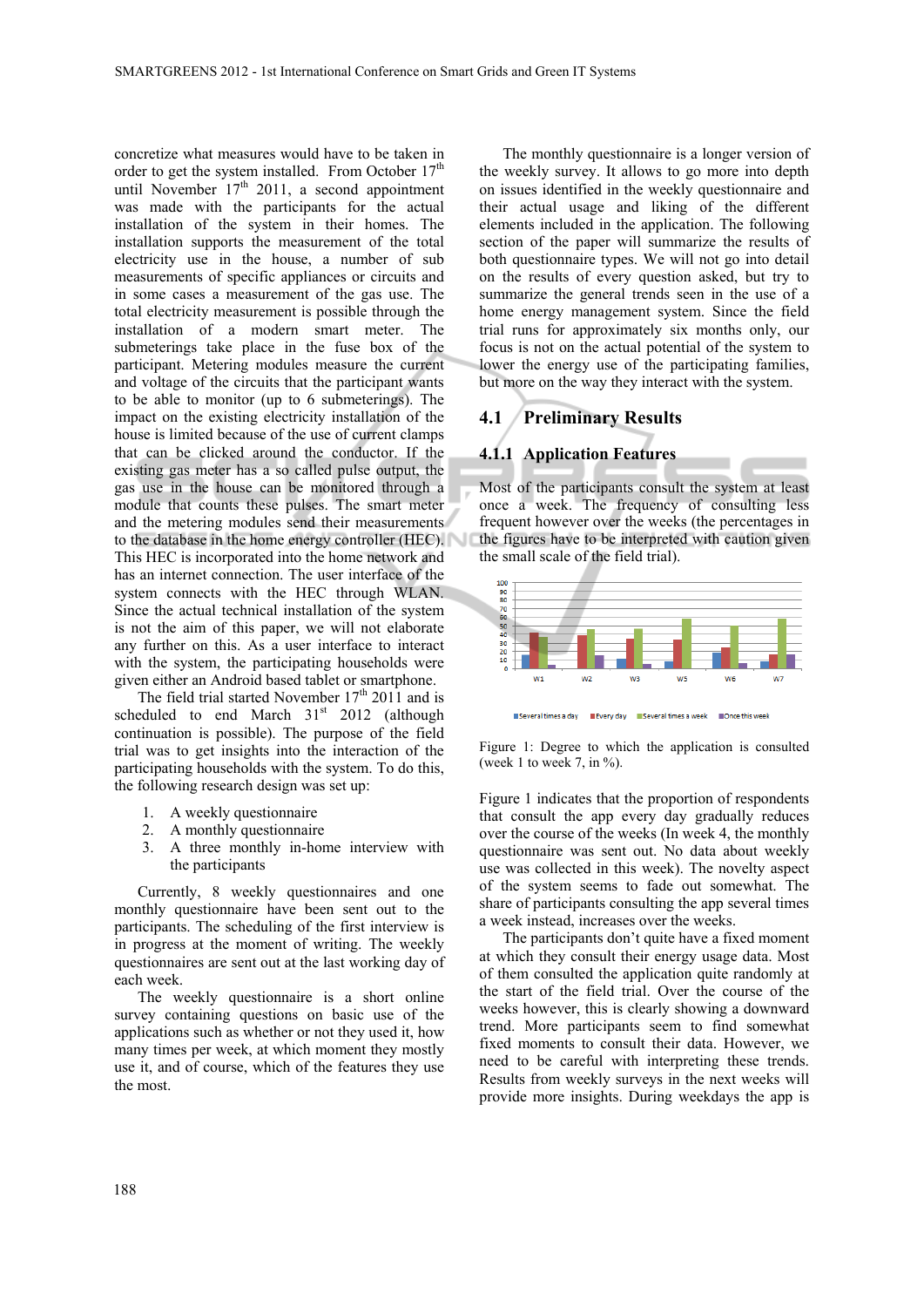mostly consulted in the evening, whereas during the weekend, day-time consultations are seen far more frequently.

An important question is of course what the participants are doing with the application? What elements do they use the most? According to the answers of the participants, in the first week after installation in their homes, most of the elements in the system were tested. A top 3 of elements that remained quite consistent over the weeks that followed were "Checking my current energy use", "Following the energy use of my appliances" and "Checking my historical energy use" (at that moment only the previous days were consultable however). Although these three elements remain the most consulted ones in the field trial, the share of "Following the energy use of my appliances" gradually dropped over the weeks. Apparently, once people know what an appliance uses, their attention to this element seems to fade out. Two other elements that were highly consulted were "Checking my stand-by electricity use" and "Real-time following of the electricity use of an appliance". The attention to this element also faded out over the weeks. A growing attention was paid to "comparing my current energy use to the past days/weeks" over the course of the weeks.

In the first monthly online survey, more specific questions were asked on the usage of some elements in the application that are less frequently used: the estimation of the yearly electricity bill, the possibility to impose usage limits and the making of comparisons between days, weeks or months.

The app provides the user with a comparison of his energy use with that of the day before. Depending on the difference between two days, a green or a red smiley is shown in the application, indicating a better or worse situation than the day before. When asked if they believe that the comparison with the previous day is correct, most of the participants state that they do so. The question that is often raised however is whether the comparison is a relevant one. A comparison of a Sunday with a Monday for example, is a comparison of two worlds to some participants (a day where everybody is at home all day versus a working day). When asked what type of comparison they would prefer, comparing a week with the previous one seems to be more to the liking of the participants. Given the fact that daily consultation of the application doesn't seem to be common with our participants, this might indeed be a better way of comparing.

The application also provides the possibility to get an estimation of the annual electricity bill. 13 of

the participants state that this is a feature they use. Only half of them however, believe that the estimation is in fact an accurate one. The main reason for this is that most of the participants are aware that the prices used in the field trial are fictitious. Others have questions on whether the system uses relevant parameters such as seasons in its calculation of the bill. One respondent however gives the interesting remark that when dynamic prices would in fact be used in the future, the estimation would come in very useful as it would be very difficult to make that estimation on your own.

Finally, imposing a (non-binding) limit to their energy usage per day was considered not to be used by the participants. Only two of the participating households indicated to use the usage limit.

### **4.1.2 Dynamic Prices**

Every day, the respondents are provided with new electricity prices for the next day. When asked if these prices have an influence on the moment of use of their electrical appliances, 8 out of 21 participants state that they do. Indeed, a small, but consistent part of them actively adapt the use of certain appliances to these dynamic electricity prices, as is seen in both the weekly as well as the monthly questionnaire. The appliances that are often shifted in accordance to the dynamic prices are typically those with a large flexibility such as dishwasher, washing machine and tumble dryer.

The participants were asked to give a specific example of a situation in which they shifted their electricity use in accordance with the electricity prices and a situation in which they didn't. The responses to these questions are quite straightforward. While the answers to the first question (a situation in which they did) are not surprising and mostly related to shifting of the appliances indicated above, the reasons why someone wouldn't are more related to the relative inflexibility of cooking and watching TV or using the personal computer. Other reasons not to use the dynamic prices are forgetting to set timers or just being in a situation where an appliance has to work at that moment and can't be shifted.

## **5 CONCLUSIONS**

This paper presents a user-centric development of a home energy management system and the preliminary results of the ongoing field trial. The user-centric approach has proven to be very useful in the development stage. Constant feedback from user